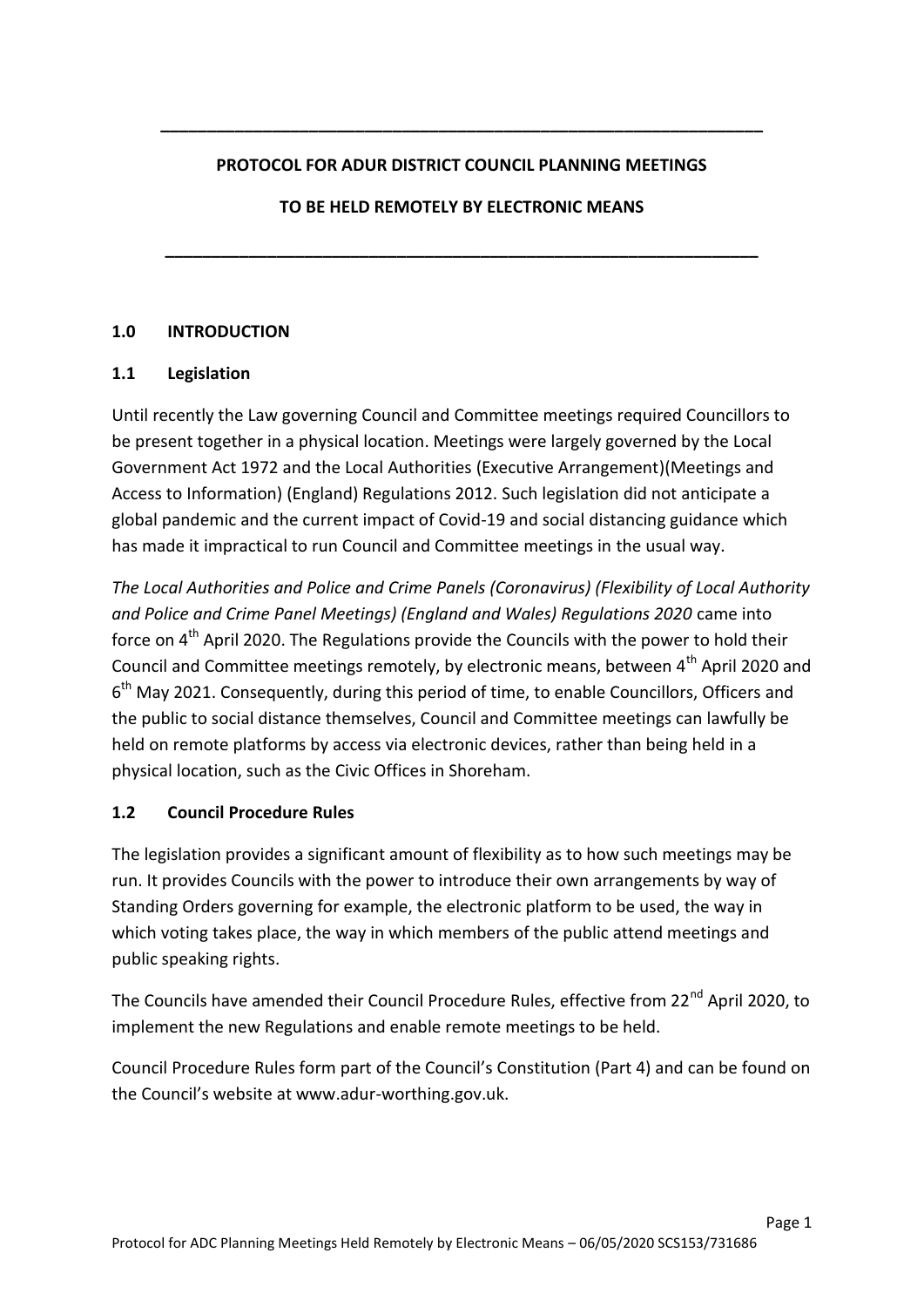# **1.3 Protocol**

 This Protocol, which is intended to give practical guidance on the implementation of, and arrangements for the holding of Planning Committee Meetings by remote access, should be read in conjunction with the revised Council Procedure Rules.

 This Protocol forms part of the Council's Constitution (Part 5) and can be found on the Council's website at www.adur[-worthing.gov.uk](www.adur-worthing.gov.uk).

# **2.0 REMOTE PLATFORMS**

 The Regulations enable the Council to hold its Council and Committee meetings with persons attending the meeting by way of remote access. This means by enabling participation in the meeting by electronic means, including by telephone conference, video conference, live webcasts and live interactive streaming.

### **2.1 Video Conferencing**

 The Council has chosen to use 'Zoom' as their platform for participation in remote Planning Committee meetings.

Committee meetings.<br>This software will enable Members of the ADC Planning Committee, in remote attendance, to hear and be heard, see and be seen, by other Members in attendance and also by any member of the public attending the meeting. It also provides the facility for members of the public, with a right to speak, to join the Zoom meeting where they also can be heard, and seen, by all Members of the Committee.

#### $2.2$ **2.2 Live Streaming**

 The Regulations provide that a meeting must be open to the public (unless they have been excluded due to exempt or confidential material being discussed). However, being open to the public now means simply that the public must be able to hear, and where practicable see, the Members of the meeting.

 other streaming methods) enabling members of the public who are not entitled to speak at the meeting, to 'attend' by observing the live stream via an electronic device. Therefore, the meeting will also be livestreamed (via the Council's YouTube channel or

# **3.0 PARTICIPATION AND ACCESS TO REMOTE PLANNING COMMITTEE MEETINGS**

### **3.1 Participation in Planning Committee Meetings**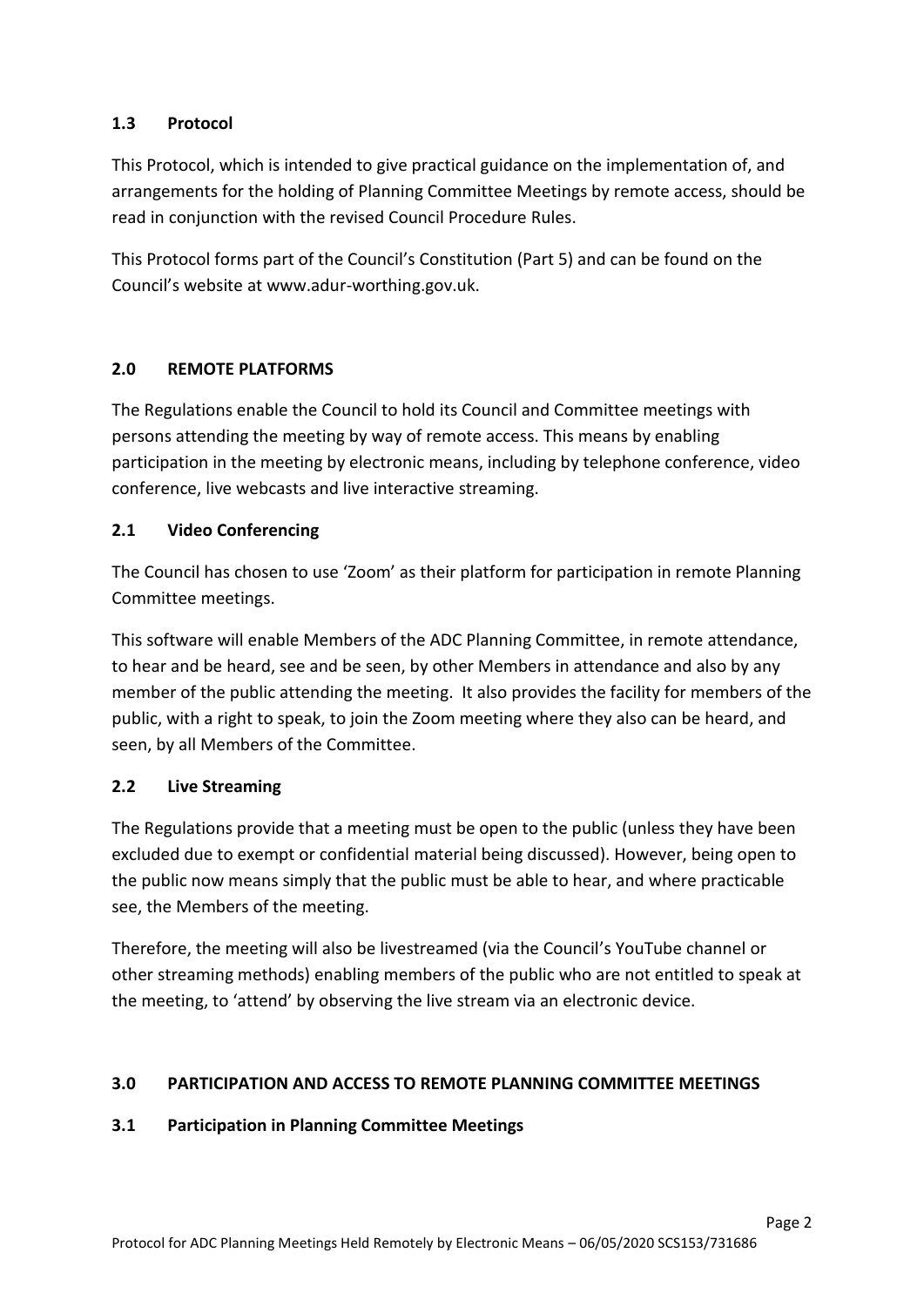Those Members participating in ADC Planning Committee meetings by virtue of being a Member of that meeting, will be provided with a calendar invitation to the meeting with a link to enable them to access the remote meeting.

 Any members of the public, with a right to speak at the meeting, for example to ask a public question, or to make representations on an agenda item, will also be provided, via an email, with a link to enable them to join the remote meeting.

 Any Members participating in the meeting, by virtue of a right to do so under the Council Procedure Rules, or a right to make representations on an agenda item, will also be provided with a link to enable them to join the remote meeting.

# **3.2 Access to Planning Committee Meetings**

 Those members of the public who do not have a right to speak or participate in the meeting, may attend by watching the live stream of the meeting. Details of how to access the live stream will be included on the agenda for the Planning Committee Meeting, which will be published in advance on the Council's website.

# **4.0 ARRANGEMENTS FOR COUNCILLORS PARTICIPATING IN THE PLANNING COMMITTEE BY REMOTE ACCESS**

#### **4.1 Joining the Meeting by Remote Access**

 Members who are participants of the ADC Planning Committee meeting, by virtue of being a Member, or Substitute Member, of the Planning Committee, will be provided with a Google calendar invitation to the meeting by Democratic Service Officers. The invitation contains a link to the Zoom meeting.

 Members will have already received appropriate hardware, software and Zoom training from the Democratic Services team. But any queries should be directed by email to [democratic.services@adur-worthing.gov.uk](mailto:democratic.services@adur-worthing.gov.uk) in advance of the meeting.

 The summons to the meeting will advise of the start time of the meeting. All participants should have remotely accessed the meeting at least 10 minutes before the start time. The remote meeting will be accessible 15 minutes before the start time of the meeting when Officers will be available.

 Any Member, not a Member of the Planning Committee, but attending under a provision in the Council Procedure Rules enabling them to do so, or attending to make representations, would need to contact Democratic Services officers on <u>democratic.services@adur-</u> [worthing.gov.uk](mailto:democratic.services@adur-worthing.gov.uk) by noon on the day prior to the meeting to obtain joining instructions.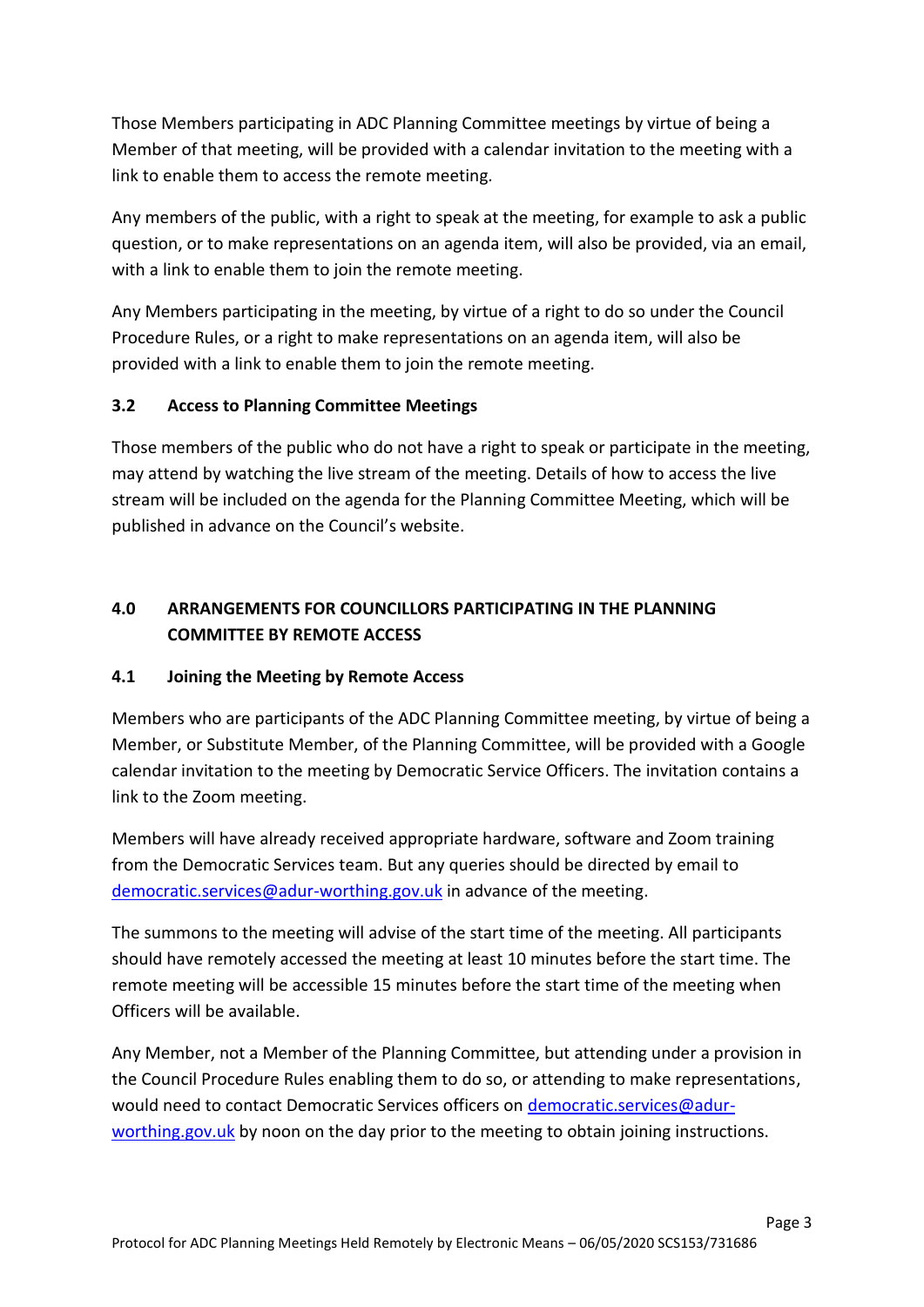#### **4.2 Security**

 Any Member provided with access details to the Zoom meeting should ensure they are kept confidential and not shared with any other person.

 Should a Member wish to invite another person to the Zoom meeting, they should discuss with Democratic Services Officers, who will, if that person has a right to participate in the meeting, issue them with their own individual joining instructions.

#### **4.3 The Remote Environment**

 The Zoom meeting will be live streamed and viewed by the public (unless it is in private session). A Member attending will be using the camera and microphone on their electronic device e.g. laptop or iPad.

 When attending a remote meeting a Member should ensure they are sitting comfortably, in front of their electronic device so that they can be seen and heard clearly. The Member should consider the background also captured by the camera and ensure it is appropriate to the meeting. The Member should take steps to ensure they will not be disturbed during the meeting as far as possible.

#### **4.4 Officer Support to a Remote Meeting**

 A remote meeting will be attended by various Officers, but they will include a Legal Officer to provide the meeting with legal and constitutional advice, a Democratic Services Officer to record and minute the meeting and take a recorded vote, and a Meeting Host who will be able to provide and deny access to participants, mute and unmute participants' microphones and raise and lower participants' hands.

# **4.5 Attendance and Apologies at a Remote Meeting**

 At the commencement of every remote meeting the Chairperson, or an Officer present, will take a roll call of attendees and apologies for absence. When a Member's name is called out they are required to unmute their microphone, respond "Present" and then mute their microphone again.

 This is firstly to ensure at the outset of the meeting that it is quorate, and secondly to provide transparency to the public as to which Members are in attendance.

### **4.6 Non-Attendance during a Remote Meeting**

 It may become necessary during a meeting for a Member to cease attending for a short temporary time, for any reason, but including a temporary loss of remote connectivity.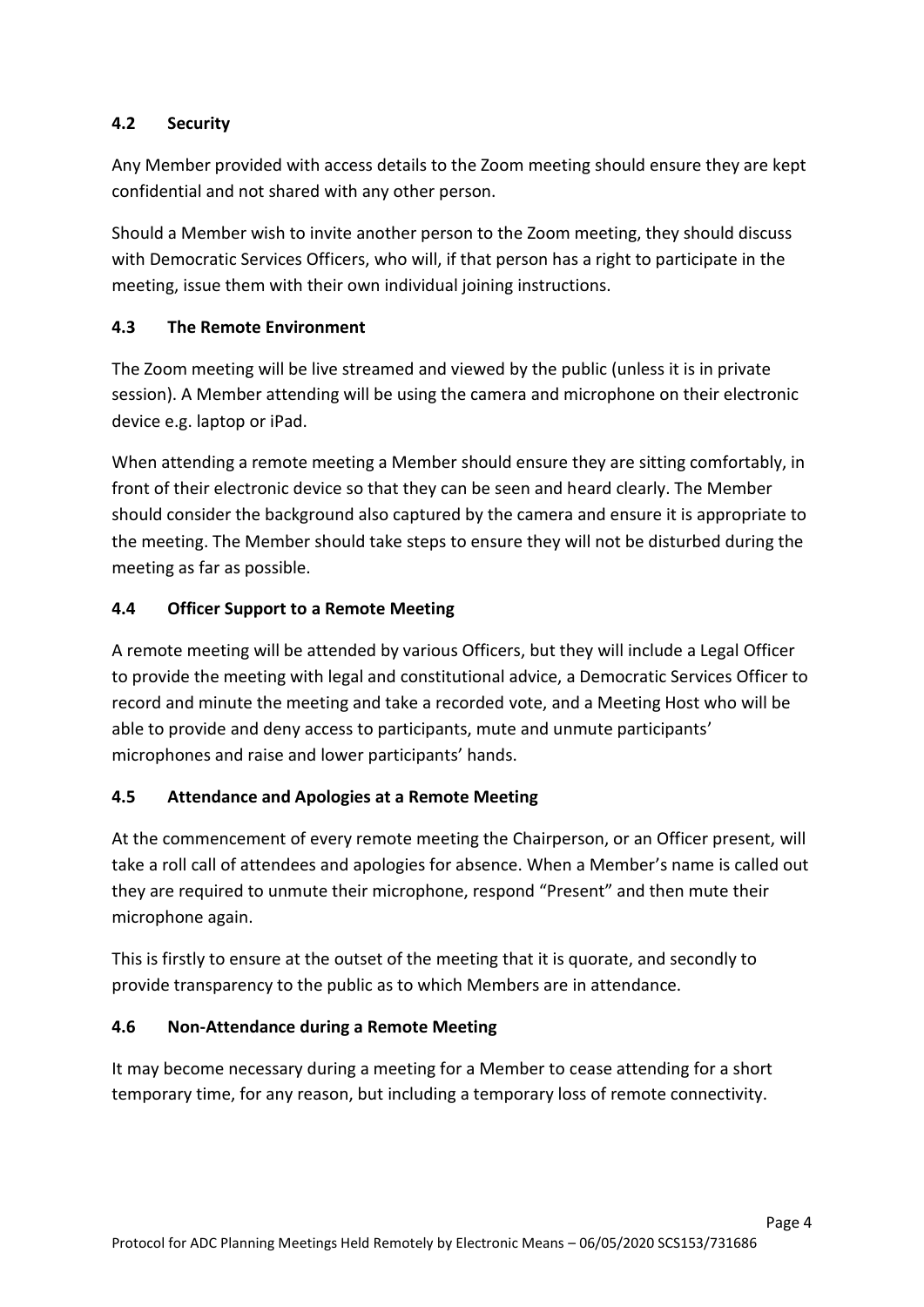Non-attendance means either where a Member cannot hear the participants of the remote meeting or cannot be heard by them; a loss of visual connectivity would not lead to nonattendance.

 The Meeting Host will ensure that a quorum is maintained and advise the Chairperson if it is not, that an adjournment will be required in accordance with Council Procedure Rules.

 A Member who is not in attendance for the duration of any particular agenda item is at risk of missing relevant information or debate that took place during their temporary absence. Should a Member lose connection during an agenda item, the Chairman of the Planning Committee meeting can use his or her discretion to facilitate one of the following options:

- ● They could adjourn the meeting for a few minutes to allow the Member to attempt to reconnect to the meeting; or
- ● They could summarise any discussion or debate that took place during the Member's period of lost connection to ensure they have not missed any relevant information; or
- ● They could choose to continue with the agenda item (provided the meeting remains quorate).

 full facts on the matter and may have missed some relevant information presented or debated. They should not therefore vote on that particular agenda item. In that circumstance, if the Member is in attendance at the time the vote is taken, they are advised to abstain from the vote. If the Planning Committee continues during a Member's non-attendance, they will not have

### **4.7 Chat Function**

 The Zoom platform has a 'chat' functionality where messages can be typed to all or some selected participants of the remote meeting, during the meeting.

All Members, save for the Chairperson, are asked not to use the chat functionality. The electronic chat is to be reserved only for communication between Officers and the Chairperson of the remote meeting, to enable them to effectively manage the remote meeting.

### **4.8 Declaration of Interests**

 Members should continue to declare interests in the usual way and the Council's existing rules will apply.

 Should a Member be required to leave a remote Planning Committee meeting for an agenda item, due to an interest, the Meeting Host will move their electronic access to a remote 'Waiting Room', and then enable their access to the remote meeting again at the end of the agenda item. Whilst in the 'Waiting Room' the Member will not be able to see nor hear the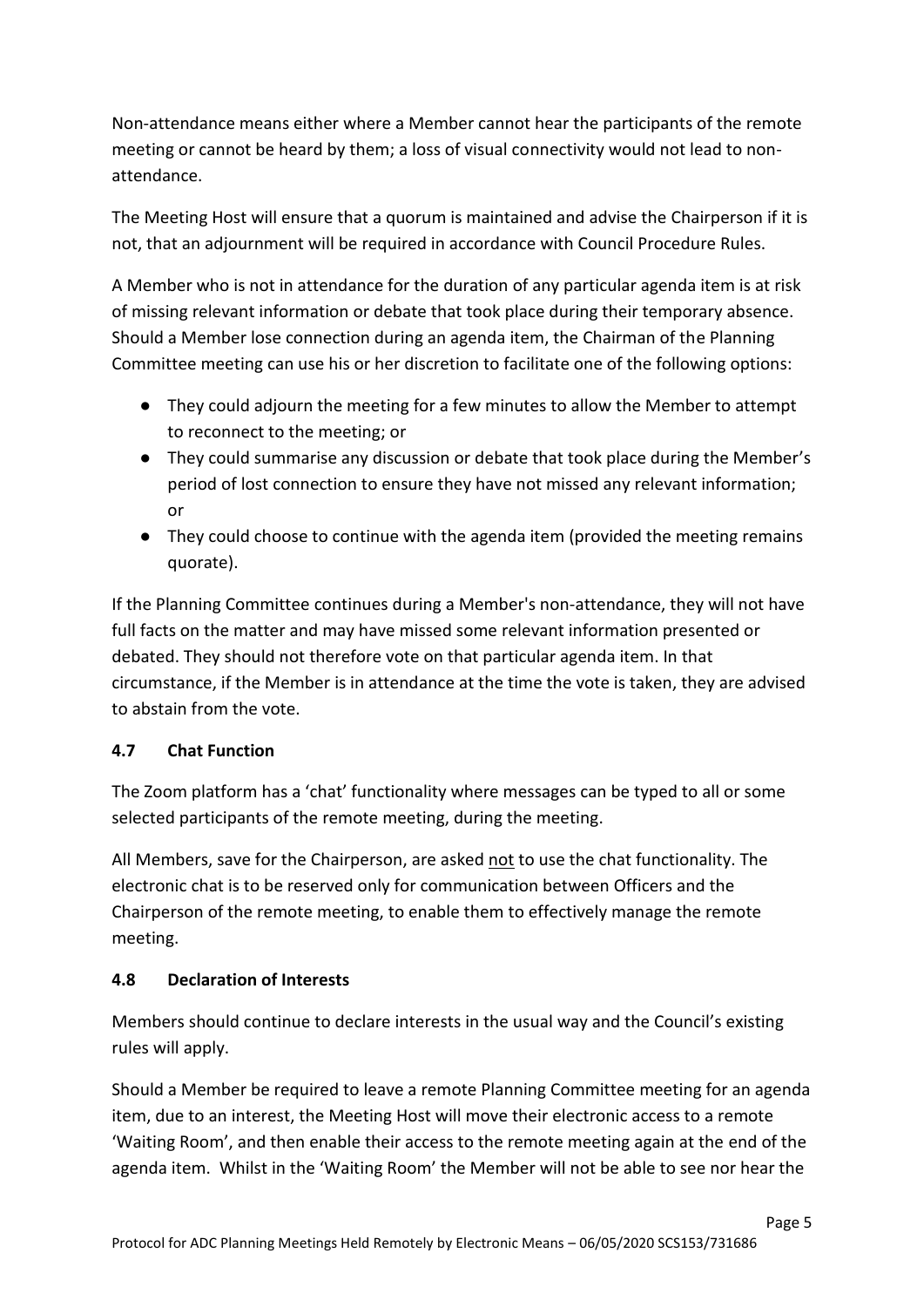meeting but should remain connected until they are advised that they have been re-joined to the meeting.

#### **4.9 Members Speaking at a Remote Planning Committee Meeting**

 When a Member of the Planning Committee joins a Zoom meeting, with the exception of the Chairperson, they should have their microphone set to mute.

 When a Member wishes to speak they should indicate by using the 'Raise Hand' function in Zoom. The Chairperson can see all those indicating and will come to each person; the Chairperson has absolute discretion as to the order in which he takes speakers.

 When a Member is invited to speak by the Chairperson, they should unmute their microphone to enable them to speak.

 When the Member has finished speaking, they must remember to switch their microphone to mute once again and to use the 'Lower Hand' function in the system.

 Both the Chairperson and the Meeting Host will have the ability to mute and unmute participants' microphones and raise and lower hands electronically.

### **4.10 Rules of Debate**

 The usual rules of debate apply to remote Planning Committee meetings, and reference should be made to Council Procedure Rule 16 as amended.

 The Chairperson should announce each Member when inviting them to speak, to aid transparency and assist those attending by watching the live stream. Chairpersons should refrain from using first names and should refer to Members of the Committee as "Councillor X" as appropriate.

#### **4.11 Voting at a Remote Planning Committee Meeting**

 For all Planning Committee meetings where Members are attending by way of remote access, a recorded vote will be taken on each agenda item where a vote is required.

 When the Chairperson indicates that a vote is to be taken, each Member's name will be read out in alphabetical order by the Democratic Services Officer. Each Member will need to unmute their microphone and say either 'For', 'Against' or 'Abstain' from the motion or amendment that has been put. Abstention may be due to non-attendance throughout part of an agenda item, or for any other reason. After indicating, each Member must remember to mute their microphone again.

 Where a Member, thought to be in attendance, does not respond to a recorded vote, the Democratic Services Officer will confirm that they are recording no vote for that Member. If the Member had in fact cast a vote, this will alert them to the fact that they could not be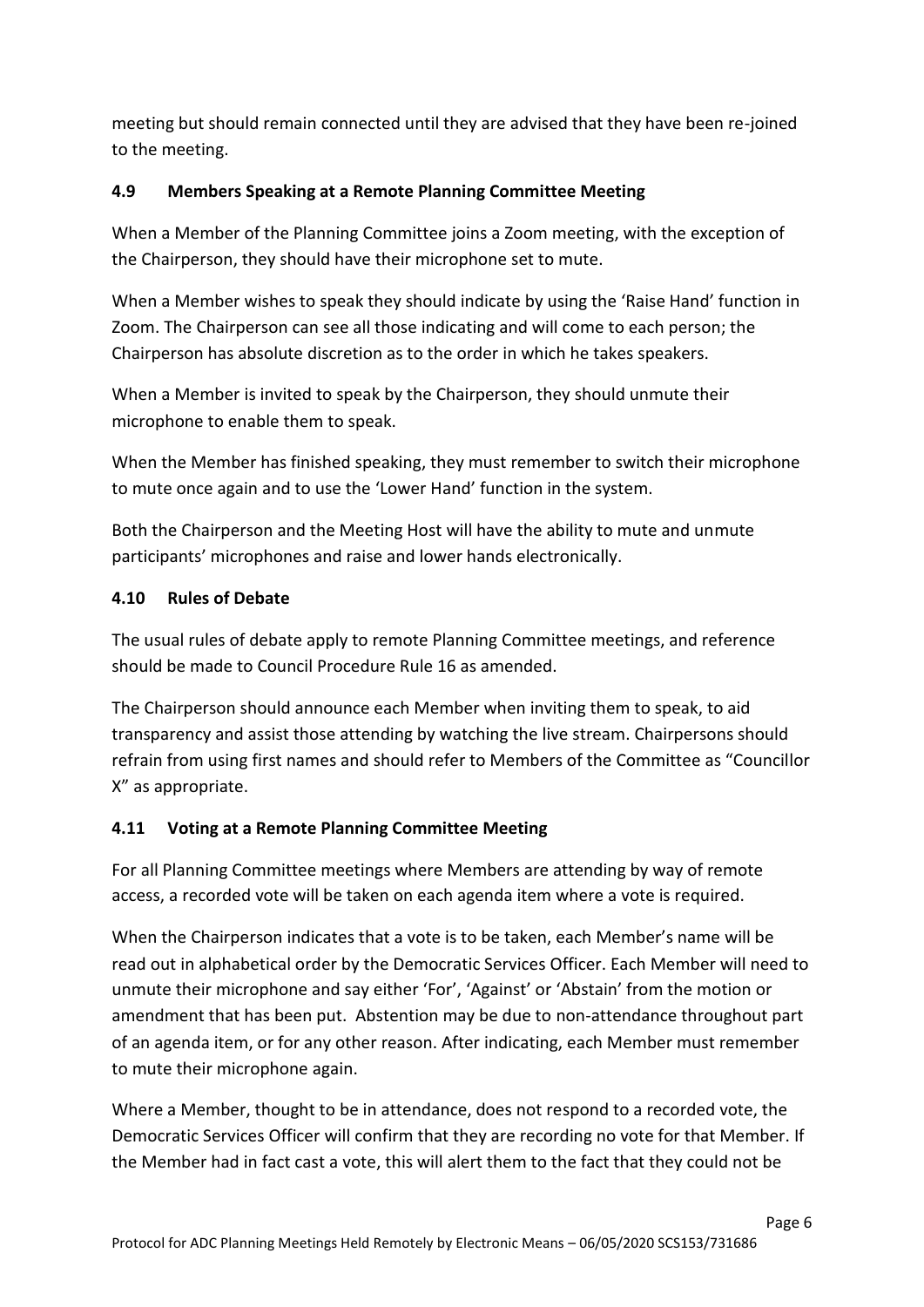heard (perhaps by having their microphone on mute or having lost connectivity). If they are still connected, they should unmute their microphone and interrupt the meeting to be heard and cast their vote.

# **4.12 Adjournments**

 In accordance with Council Procedure Rules, the Chairperson has the power to adjourn a meeting for a short temporary period. If the Chairperson advises of a short temporary adjournment to a remote meeting, all Members must remain in attendance with their microphones on mute, until the Chairperson instructs otherwise.

 It is likely that the Chairperson may leave the meeting for a few minutes, for example to take advice from professional Officers, via the chat function, the Zoom waiting room, or a separate electronic platform.

# **4.13 Documents**

 meeting, in advance. All Agenda documents will be made available to Members participating in a remote

 A Planning Officer will introduce the planning application and display any plans electronically at the remote meeting, as well as bringing any new matters that have arisen since the agenda was prepared. It is likely that presentations on agenda items at remote meetings may be more concise and succinct and it is assumed that Members will have familiarised themselves with all relevant agenda documents in advance of the remote meeting.

### **4.14 Exempt Session**

 If a resolution is passed for the meeting to go into private session, to consider exempt or confidential material, any press and public participating in the Zoom meeting will be asked to leave the remote meeting. If the exempt item is at the end of the agenda, they will be asked to disconnect and the Host of the meeting will ensure they have disconnected and may remove their access if they have not done so. However, if the exempt part of the meeting is not at the end of the agenda, the meeting Host will move all members of the public and press connected to the meeting to the waiting room where they should remain connected, until the Host returns them.

 The live streaming of the meeting will also immediately stop during any exempt part of the meeting, to ensure that no member of the press or public, those with a right to speak or otherwise, are in attendance.

 It is the responsibility of the Member participating in a private session of a meeting, to ensure that the meeting cannot be seen or heard by any other person at their remote location. location.<br>Page 7<br>Page 7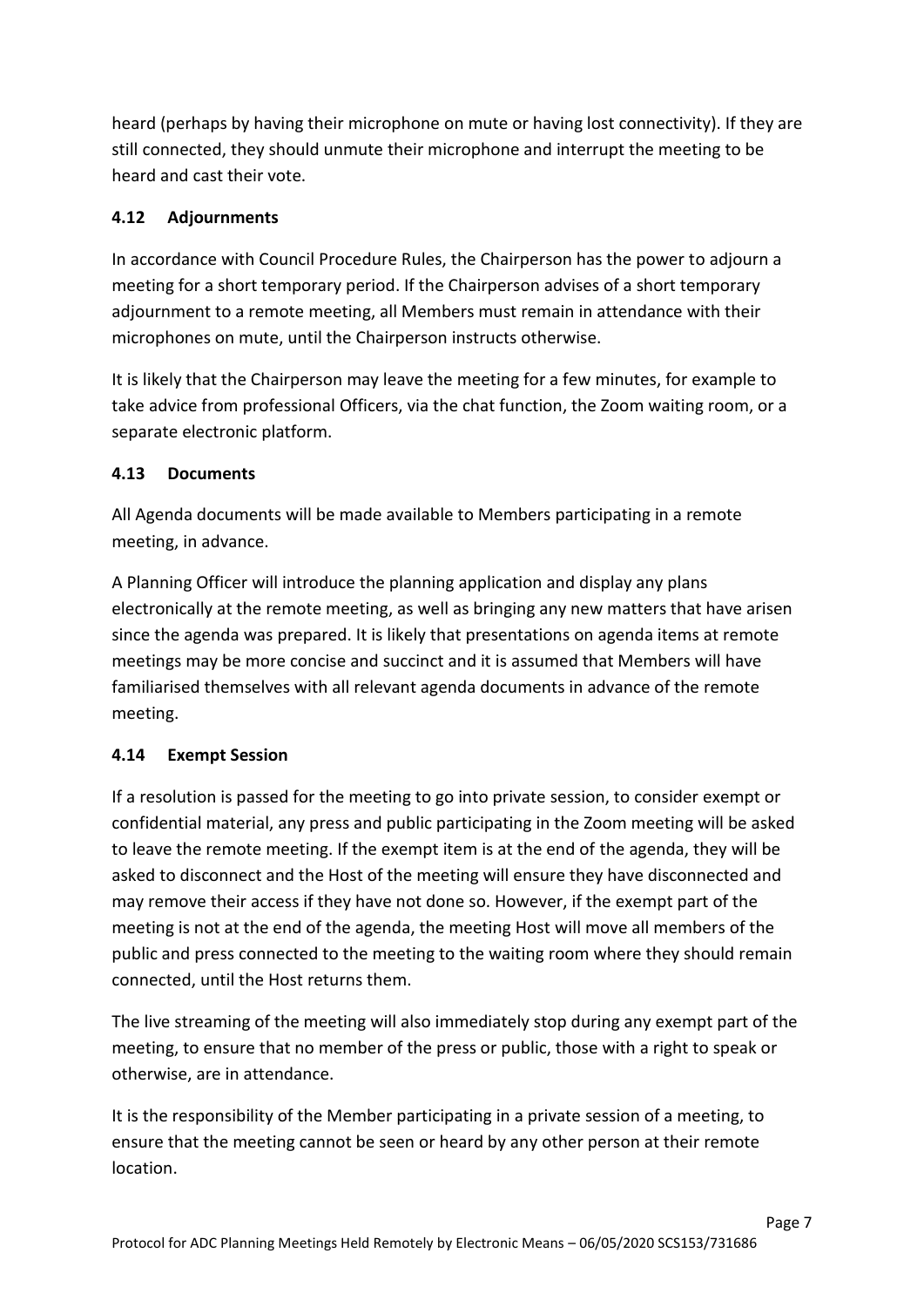### **4.15 Disturbances**

 If there is a disturbance amongst Members of the Planning Committee, the Chairperson continues to have the ability to deal with it in accordance with Council Procedure Rule 32 as amended. Rather than a Chairperson standing, in a remote meeting the Chairperson has the ability to mute all microphones, and if a direction is given for a Member to leave a remote meeting, the Meeting Host can effect this.

# **4.16 Members standing**

 Any requirement in Council Procedure Rules to a Member needing to stand to address a meeting, does not apply to a remote meeting.

# **5.0 ARRANGEMENTS FOR MEMBERS OF THE PUBLIC PARTICIPATING IN THE PLANNING COMMITTEE BY REMOTE ACCESS**

#### 5.1 **5.1 Joining the Meeting by Remote Access**

 Any member of the public with a right to speak at an ADC Planning Committee meeting will be provided with an email by Democratic Services Officers, which will include an electronic link to the Zoom meeting. This applies to members of the public attending to ask a question at public question time and to members of the public attending to exercise a public speaking right on a planning application being considered.

 Members of the public joining the Zoom meeting will be provided with support and guidance in advance by Democratic Services Officers.

 The summons to the meeting will advise of the start time of the meeting. All members of the public should access the remote meeting at least 10 minutes before the start time, even if they are expected to speak on an item later on the agenda.

#### $5.2$ **5.2 Security**

 Where a member of the public is provided with access details to the Zoom meeting, they will be advised to keep these details confidential.

#### **5.3 The Remote Environment**

 Members of the public participating in the Zoom meeting will be provided with advice and guidance on their remote environment.

### **5.4 Attendance to ask a Public Question**

 At ADC Planning Committee meetings held remotely, the agenda item on public questions will generally be the first substantive item on the agenda.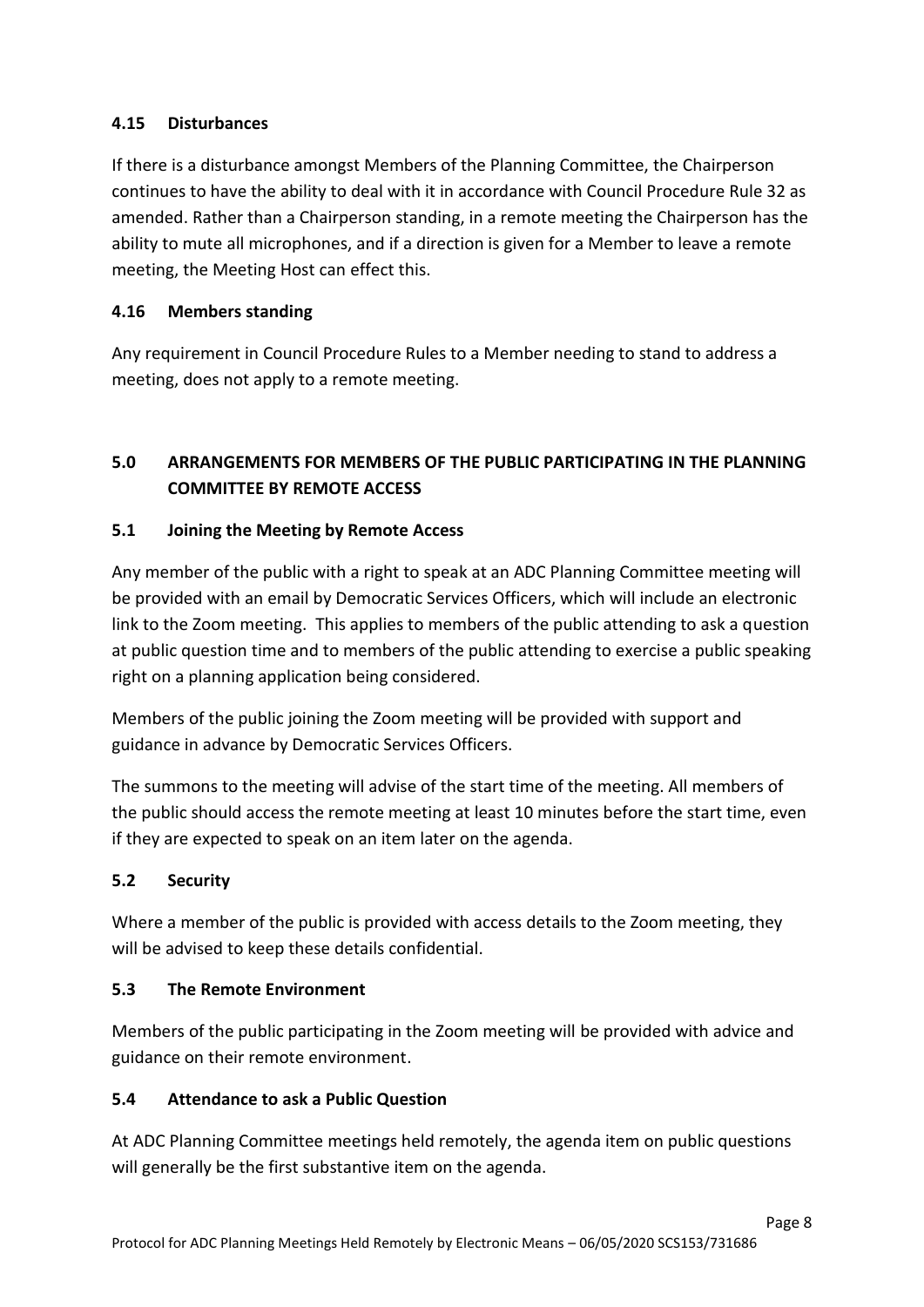Members of the public may ask questions at a remote ADC Planning Meeting in accordance with Council Procedure Rule 11 as amended.

 Should a member of the public wish to ask a question at a remote ADC Planning meeting, they must submit their question by email, together with their name, address and contact details to the Director for Communities at **democratic.services@adur-worthing.gov.uk** by noon on the second working day prior to the day of the meeting.

 No questions will be permitted at the remote meeting unless such advance notice has been given.

 If the question is accepted by the Director for Communities, the member of the public will be sent details of how to join the remote meeting on Zoom for the agenda item on public question time.

 If the member of the public joins the meeting electronically, when invited to do so by the Chairperson, they may unmute their microphone, speak to put their question verbally to the Chairperson, and mute their microphone again. If the member of the public chooses not to join the remote meeting, or is unable to do so, their question will be read out to the meeting by the Chairperson or an Officer present. The question will be answered by the Chairperson.

 If the member of the public has joined the remote meeting, they are also entitled to ask a supplementary question arising out of the answer to their substantive question. If the member of the public has not joined the remote meeting, they shall not be entitled to ask a supplementary question.

 At the end of the agenda item for public questions, the Chairperson will ask all members of the public to disconnect from the remote meeting. If they fail to do so, the Meeting Host will immediately cease their ability to access the meeting. The member of the public may continue to 'attend' the meeting by watching the live stream of the remainder of the meeting on YouTube.

 Members of the public no longer have the right to ask questions at meetings, unless they have given prior notice, and no longer have the right to ask a supplementary question if they have not joined the remote meeting. To compensate for that, the Chairperson may wish to advise the meeting that if any additional questions arose that could not be asked at the meeting, they should be directed in writing by email to **democratic.services@adur**[worthing.gov.uk](mailto:democratic.services@adur-worthing.gov.uk) where the Council will use their best endeavours to provide a written response within 3 working days thereafter.

 Both the Chairperson and the Meeting Host have the ability to mute and unmute the microphones of members of the public and to remove their access to the remote meeting.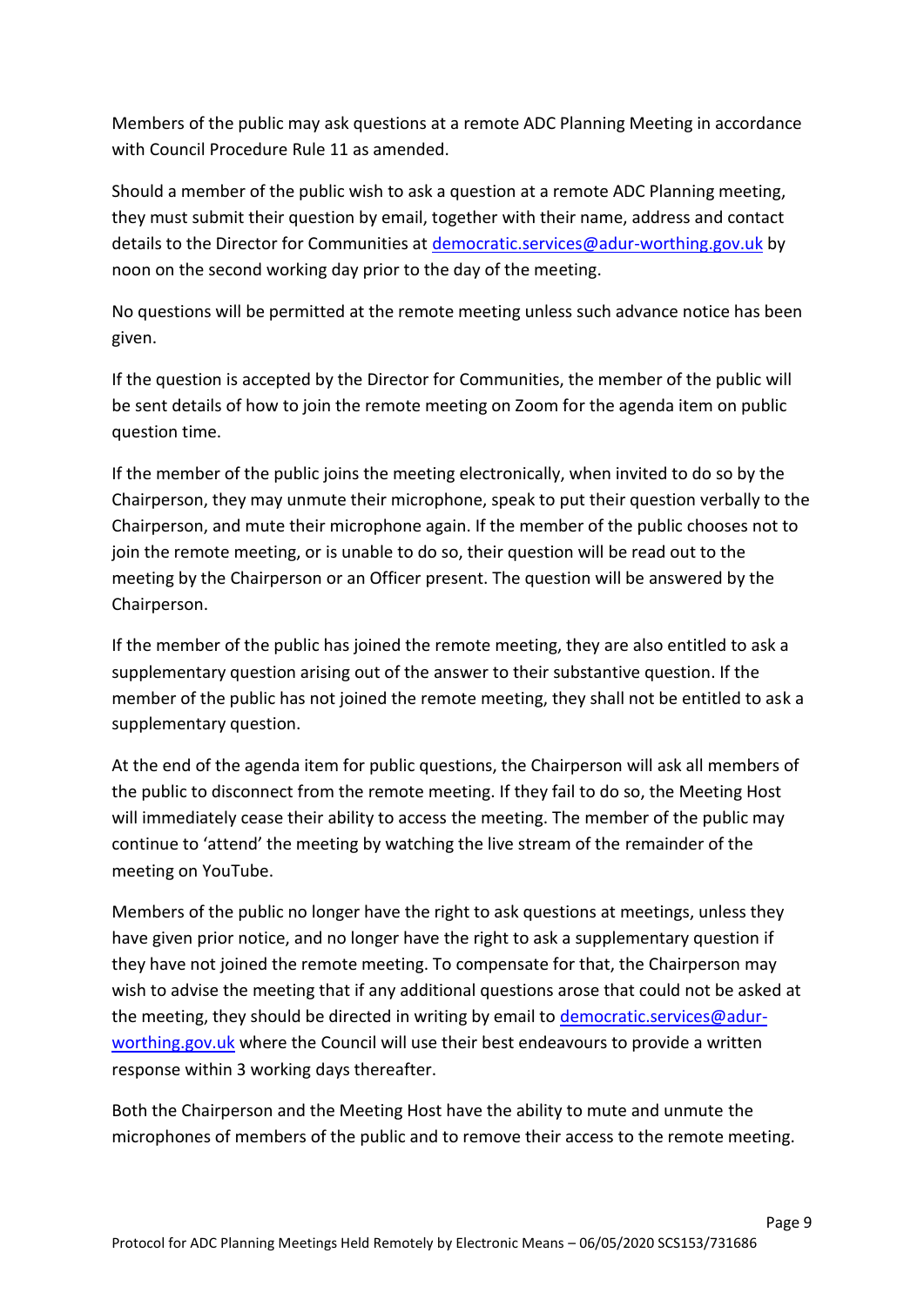# **5.5 Attendance to Exercise Public Speaking Rights**

 Where a member of the public wishes to attend the ADC Planning Committee meeting to exercise public speaking rights in accordance with section 6 of this Protocol, they must provide advance notice of their intention to make representations to Democratic Services Officers, by email at *democratic.services@adur-worthing.gov.uk* by noon on the working day prior to the date of the meeting. They must, at the same time, provide a written script of their representations to Democratic Services Officers; if they fail to do so, they may lose their right to make such representations.

 Those having registered and with a right to speak in accordance with section 6 below, will be sent an email by Democratic Services Officers with an electronic link to access the Zoom meeting. They should connect to the meeting at least 10 minutes before the commencement of the meeting as advertised in the summons and agenda.

 On commencement of the meeting, members of the public attending to exercise public speaking rights should ensure that they have their microphones set to mute and their video cameras off; the Meeting Host will be aware of their connection. They should remain connected and in attendance whilst earlier items on the agenda are dealt with.

 When the item on the agenda, where they are entitled to speak, is taken by the Chairman they will be advised verbally. At this point the member of the public should connect their camera to the meeting, and when invited to do so by the Chairperson, should unmute their microphone and make their representations. The member of the public should remember to mute their microphone at the end of their representation.

 At the end of the agenda item, the member of the public should disconnect from the meeting, and may listen to the livestream of the remainder of the meeting should they wish to do so.

 If a member of the public, with a public speaking right at ADC Planning Committee meeting, does not wish to join the meeting remotely to exercise their right to speak, or is unable to do so, their written representation submitted in advance to Democratic Services Officers will be read out in advance by the Chairman or an Officer present. Time limits set out in section 6 below will still apply.

 Both the Chairperson and the Meeting Host have the ability to mute and unmute the microphones of members of the public and to remove their access to the remote meeting.

### **5.6 Disturbances by Members of the Public at Remote Planning Meetings**

 If there is a disturbance amongst members of the public at a remote meeting, the Chairperson has powers to deal with it in accordance with Council Procedure Rule 31 as amended. Having warned the member of the public over their conduct, the Chairperson can, if the conduct continues, mute the microphone of that member of the public, or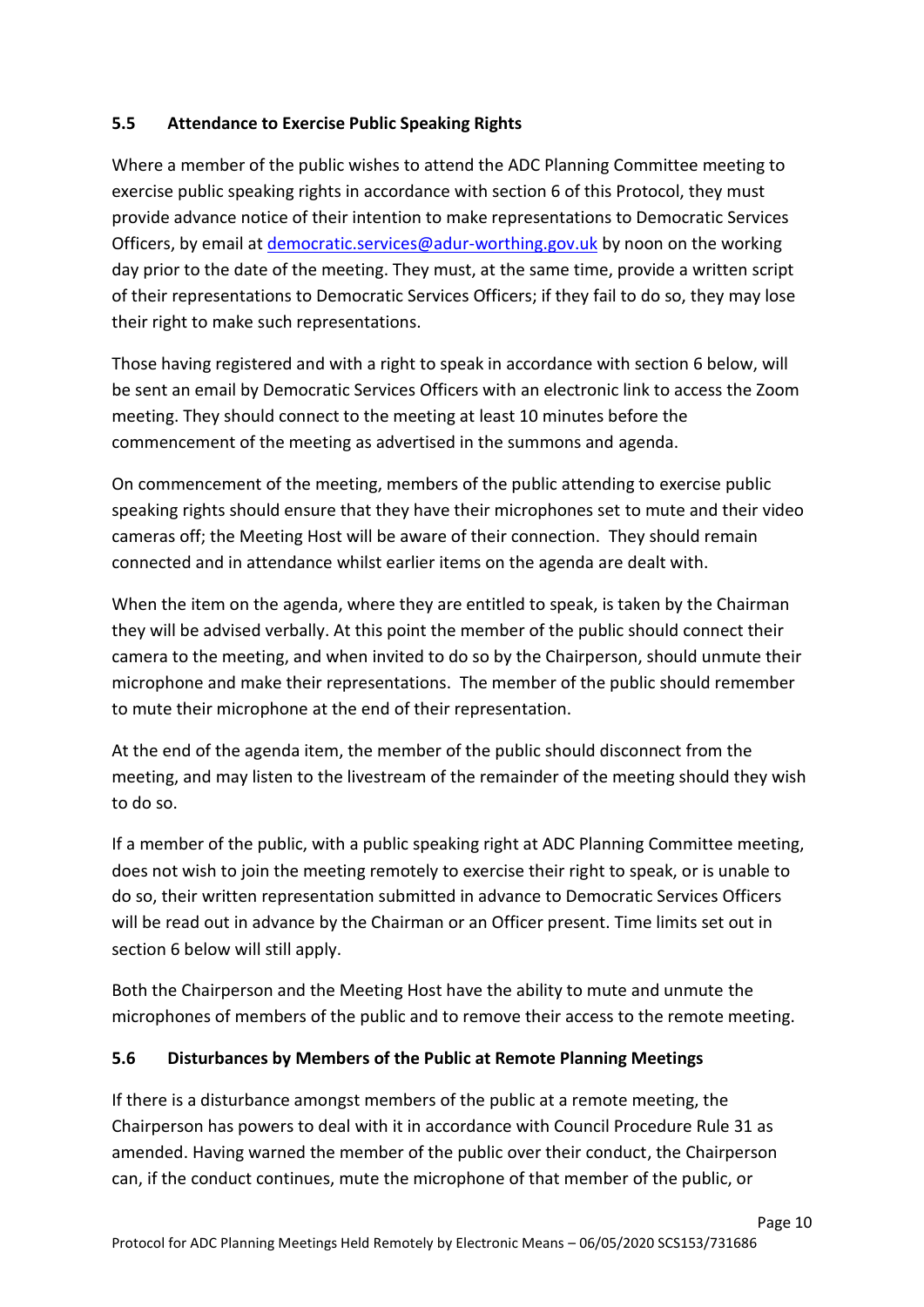ultimately can order their removal from the remote meeting. If such a direction is given, the Meeting Host may cease the access of that member of the public. The member of the public then no longer has a right to speak at the meeting but can continue to 'attend' by watching the live stream of the meeting.

# **6.0 PROCEDURE AT A REMOTE PLANNING MEETING**

#### **6.1 Public Questions**

 The Chairperson is likely to deal with Public Question Time as the first substantive item on the agenda.

# **6.2 Individual Planning Applications**

 A Planning Officer will introduce the planning application and display any plans at a remote meeting by sharing their screen electronically with all participants of the Zoom meeting. They will also bring any new matters that have arisen since the agenda was prepared.

#### **6.3 Public Speaking**

 Public speaking at meetings of Adur District Council Planning Committee shall be allowed in respect of planning applications, including Conservation Area, Listed Building, Tree Preservation Order confirmation and Advertisement Consent Applications.

 Questions, statements and comments made by the public to the Planning Committee must be relevant to planning issues. Examples of relevant planning issues include external design, appearance and layout of the development, impact on trees and nature conservation or overshadowing and privacy, highway safety and planning policy and government guidance. rights, loss of property value or loss of view, matters covered by other legislation and the applicant's motives, character or reputation. Examples of non-relevant planning issues may include boundary disputes or other property

 Relevant representations will be accepted from Objector(s), a Parish Councillor (from the relevant Parish Council), Ward Councillor(s) and the Applicant (or their representative) and Supporters.

 As set out in paragraph 5 above, advance notice of the intention to make representations must be provided to Democratic Services Officers, by email at **democratic.services@adur**[worthing.gov.uk](mailto:democratic.services@adur-worthing.gov.uk) by noon on the working day prior to the date of the meeting. Whilst Planning Committee meetings are being held remotely by electronic means, a written script of the representations must also be submitted at the same time, in order that they may be read out at the meeting, and taken into account when reaching a decision, should the member of the public be unable or unwilling to attend to speak themselves.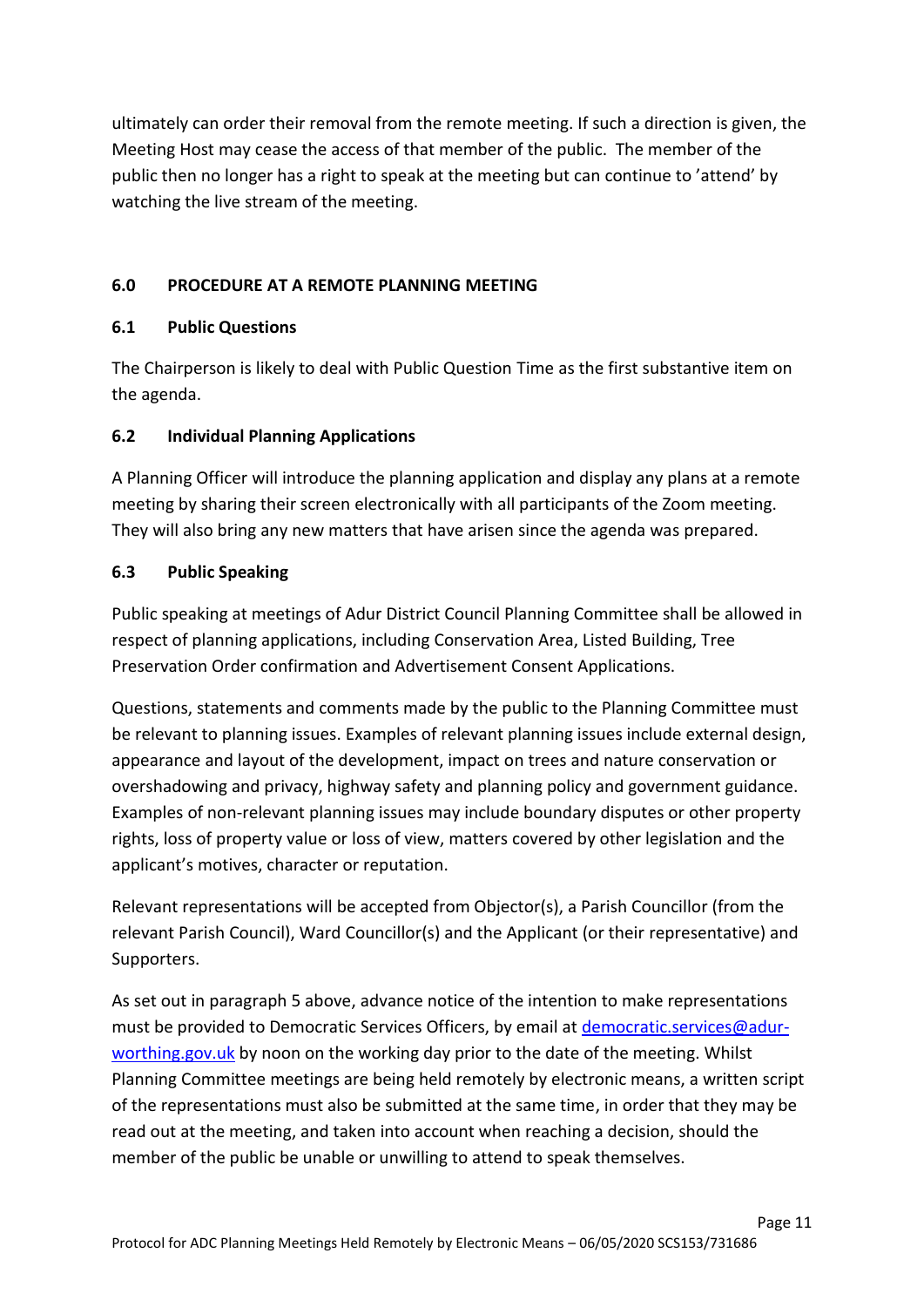If a decision on the application is deferred to a future meeting, the individual having given appropriate notice, will be able to speak when the application is considered by the Committee again, without the need to give further notice of their intention to speak.

 If more than the maximum number of speakers give notice of their intention to make representations, those permitted will be taken in order in which their notice was received.

 The order, and time allowed, for speaking at Adur District Council Planning Committee meetings will be as follows:

| Objector(s)        | Maximum of 3 speakers                                                                                                                                                                                                                                                                                                                                                                                                                                                                                                                                               | Maximum of 3 minutes each<br>speaker |
|--------------------|---------------------------------------------------------------------------------------------------------------------------------------------------------------------------------------------------------------------------------------------------------------------------------------------------------------------------------------------------------------------------------------------------------------------------------------------------------------------------------------------------------------------------------------------------------------------|--------------------------------------|
| Parish Councillor  | Maximum of 1 speaker                                                                                                                                                                                                                                                                                                                                                                                                                                                                                                                                                | Maximum of 3 minutes                 |
| Ward Councillor(s) | Subject to a maximum of 1<br>Councillor speaking in<br>support of the application<br>and a maximum of 1<br>Councillor speaking against<br>the application, limited to:<br>Maximum of 2 Ward<br>Councillors, or<br>With the agreement of<br>the Chairperson, and<br>subject to a maximum of<br>one Ward Councillor<br>wishing to speak, one<br>Ward Councillor and an<br>adjacent Ward<br>Councillor, or<br>With the agreement of<br>the Chairperson, and<br>subject to no Ward<br>Councillors wishing to<br>speak, a maximum of<br>two Adur District<br>Councillors | Maximum of 3 minutes each<br>speaker |
| Applicant (or      | Maximum of 3 speakers                                                                                                                                                                                                                                                                                                                                                                                                                                                                                                                                               | Maximum of 3 minutes per             |
| representative)    |                                                                                                                                                                                                                                                                                                                                                                                                                                                                                                                                                                     | speaker                              |
| and supporters     |                                                                                                                                                                                                                                                                                                                                                                                                                                                                                                                                                                     |                                      |

 There is no right for anyone to speak at ADC Planning Committee otherwise than in accordance with the above provisions. An individual may not speak a second time at a Planning Committee meeting, on the same application.